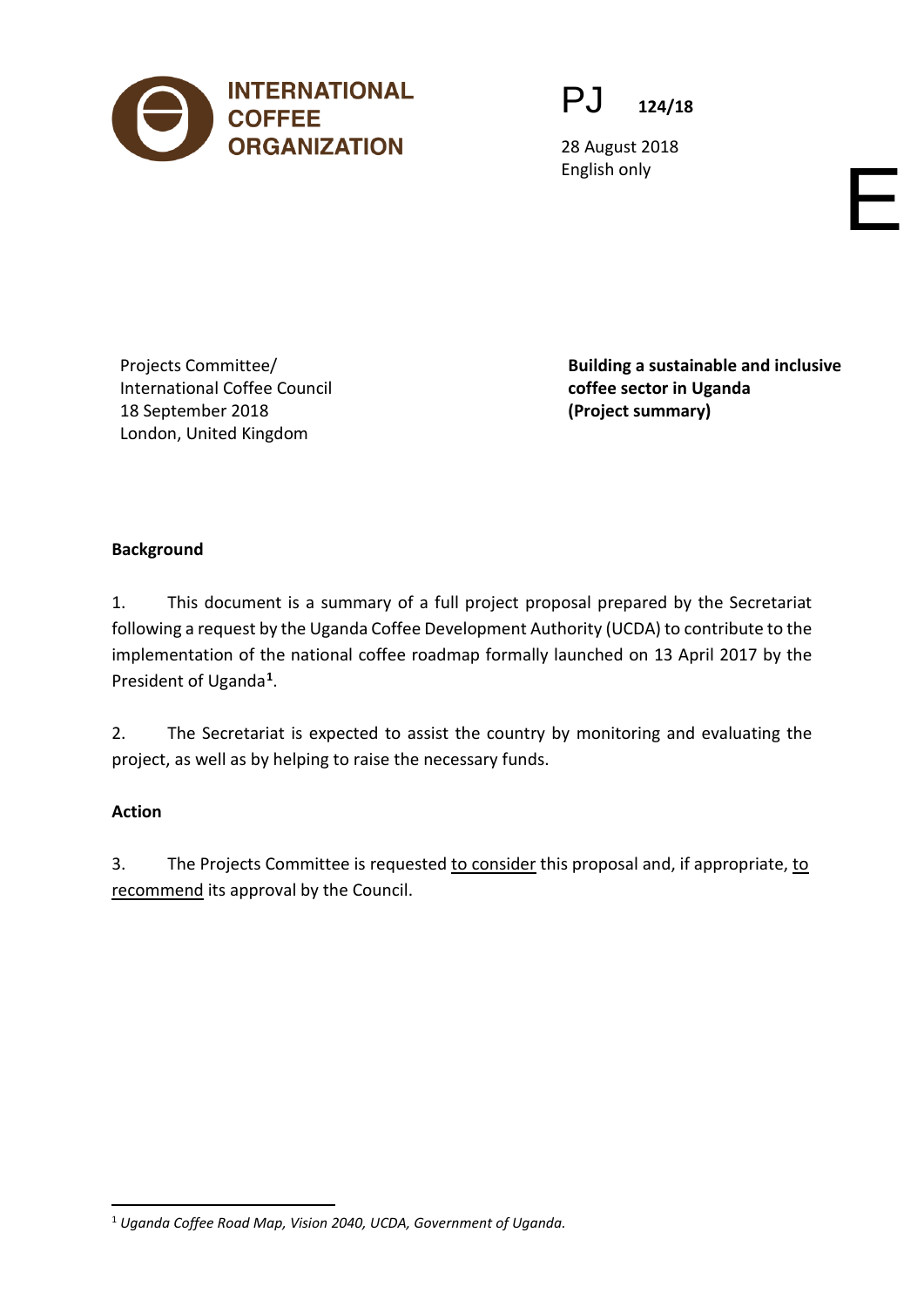### **BUILDING A SUSTAINABLE AND INCLUSIVE COFFEE SECTOR IN UGANDA**

#### **Project summary**

- **1. Project title:** Building a sustainable and inclusive coffee sector in Uganda
- **2. Duration:** Five years
- **3. Location:** Uganda

**4. Project description:** The project will promote a sustainable and inclusive coffee sector in Uganda through support to increase in production and productivity with particular focus on the participation of young people and women in the value chain. The central objective of this project is to strengthen the contribution of the coffee sector in achieving the Sustainable Development Goals in Uganda through an improved and sustainable production system. The project will contribute to increasing incomes at household levels in rural areas by assisting smallholder coffee growers to adopt better farming practices and build strong associations, as well as to develop the multiplication of high quality and disease resistant planting materials. The output to be achieved is a production of 20 million bags per year by 2025-2030, generating average annual exports earnings of US\$2 billion (compared to around US\$544 million currently), and improved livelihoods for over 1.7 million smallholder coffee farmers, including women and youth. To achieve this, activities should be organized into the following main components: i) Building a sustainable coffee production system through

- transfer of technology and capacity building of smallscale farmers and other actors of the coffee value chain.
- ii) Climate change adaptation and environmentally responsible practices.
- iii) Coffee quality improvement and creation of value addition opportunities.
- iv) Coffee market development, including market intelligence.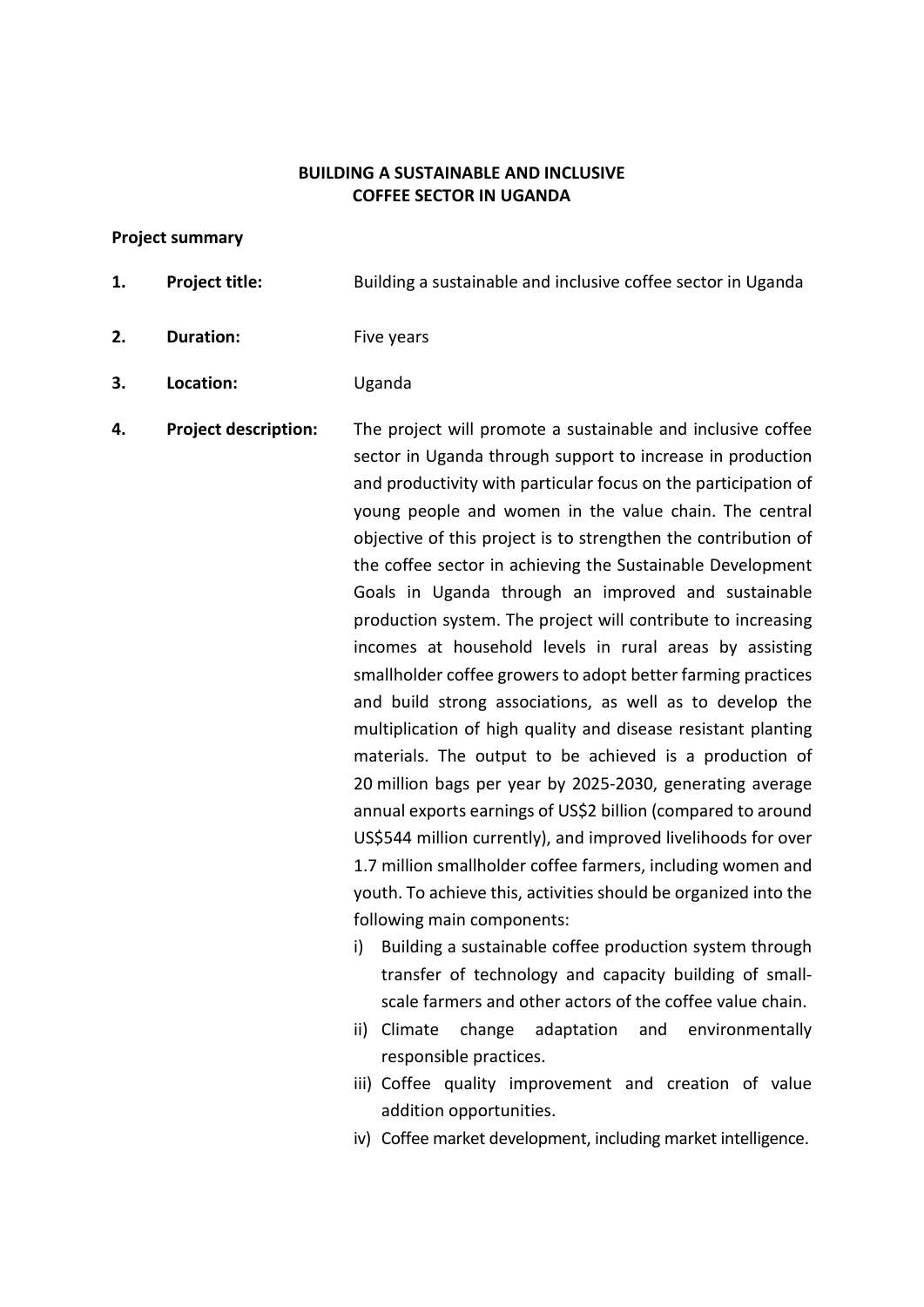- **5. Project Executing Agency:** Uganda Coffee Development Authority (UCDA)
- **6. Monitoring and evaluation:** International Coffee Organization
- **7. Total estimated project cost:**US\$24 million
- **8. Financing from Donors:** US\$19.3 million
- **9. Co-financing by the Government of Uganda:** US\$4.7 million

### **Project background**

Uganda covers a total area of 241,038 square kilometers with a population estimated at 41.5 million inhabitants. Uganda is both the source of River Nile and the birthplace of Robusta coffee. Robusta coffee was found naturally growing in the forest in the Lake Victoria crescent. As an indigenous crop it has played an important role in cultural practices of the people, being traditionally used as a sign of friendship and hospitality. The coffee sector has continued to be a major contributor to the national economy in terms of revenue and employment, as around 2.5 million people directly depend on coffee growing and trading for their livelihood. Moreover, Uganda has the largest number of small-scale coffee farmers in the world, totalling over 1.7 million with an average farm size of 0.25 hectare. Despite the fluctuations in world prices and the government policy of diversification, coffee still remains the engine of the national economy. During the last five years the country exported annually 3.4 million bags of coffee generating over US\$417 million in export earnings. Like many developing countries, 84% of the total population of Uganda live in rural areas, where poverty is widespread and concentrated among women and young people. The Government of Uganda regards coffee as a strategic commodity whose development should be accelerated to enhance agricultural production and productivity since it will make a significant contribution to the second National Development Plan (NDP2). Within this context the Uganda Coffee Roadmap launched by the Government in 2017 aims to achieve a production of 20 million bags per year by 2025-30, generating around US\$2 billion per year against its coffee year 2016/17 level of US\$544 million from 4.6 million bags exported. Therefore, substantial capital investment and technical cooperation are required to address the following challenges:

- 1) Low productivity: The national average yield is less than 600kg per hectare for Robusta and 500kg per hectare for Arabica.
- 2) Low profitability for small scale coffee growers.
- 3) Ageing coffee farming population: Coffee being less attractive, young people are leaving their villages to migrate to urban areas.
- 4) Deficient farm management practices.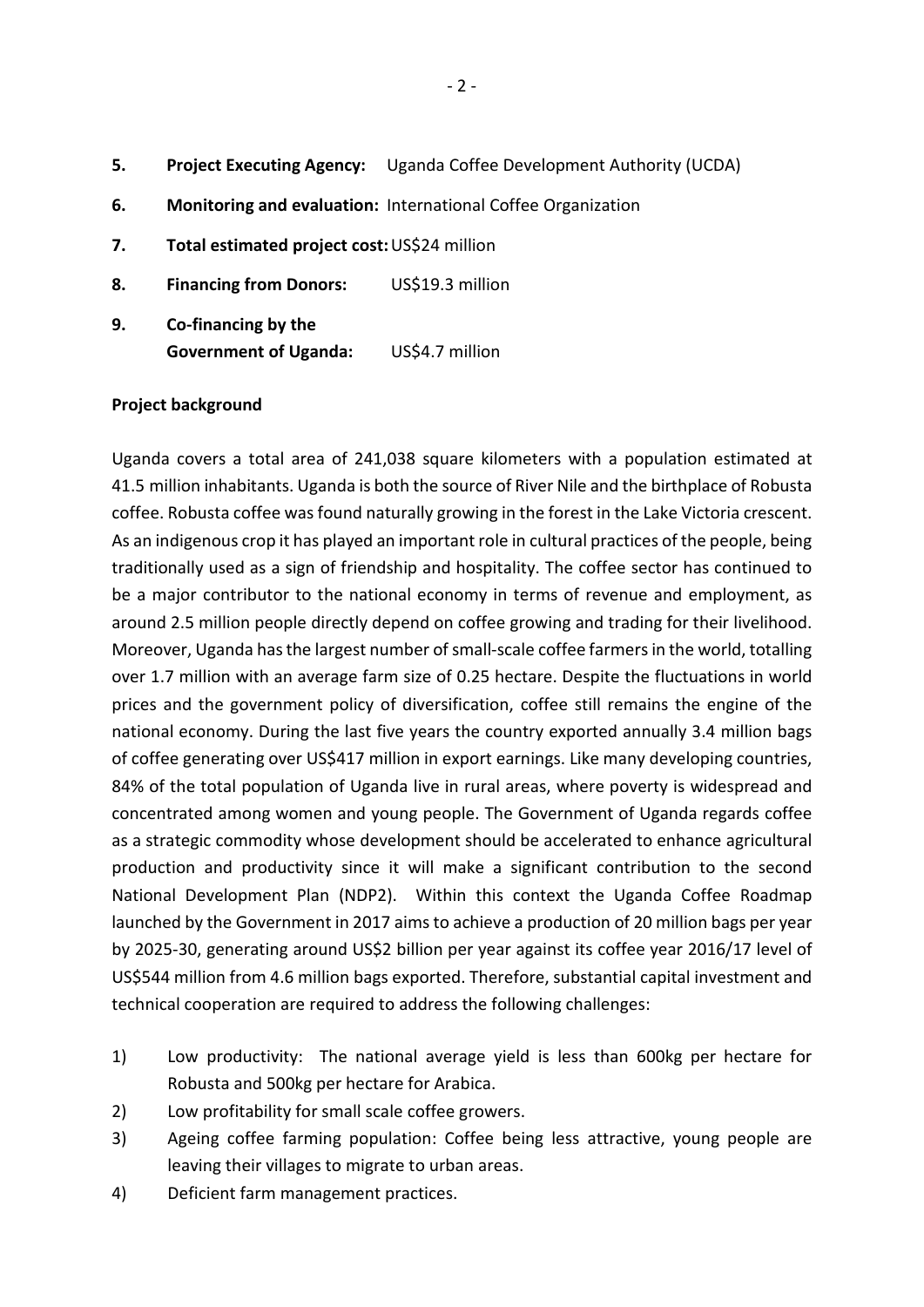- 5) Weak farmers' organization: Around 257,000 smallholder farmers belong to organizations, representing only 15% of the total of 1.7 million smallholder coffee growers.
- 6) Low value addition (off-farm processing, export grading and roasting, marketing and consumption): Little value addition at farm level and coffee farmers continue to sell unprocessed coffee, resulting in lower earnings than if they were selling processed coffee at the farm-gate stage. All coffee exports of the country are in green bean form.
- 7) Limited access to input credit, including a limited use of fertilizer and the use of family labour.
- 8) Limited funding for the National Coffee Research Institution (NaCORI), resulting in little research in areas such as genetic diversity, new varieties, etc.
- 9) Limited capacity to address coffee diseases and pests: Inadequate national research and development agenda validated by stakeholders.
- 10) NaCORI has a limited capacity to monitor and address climate change impact: Limited knowledge and slow pace in implementation of adaptation technologies.
- 11) Weak statistics especially at farm level (domestic consumption, production, etc.); insufficient data coverage (farm level, marketing, value addition, etc.).

### **Project objectives and rationale**

The project aims to contribute to the implementation of the Road map launched in 2017 by the Government of Uganda to transform the country's economy and reduce poverty by increasing coffee production from 5.2 million bags to 20 million bags per year by 2025-2030 in order to improve the livelihoods of 1.7 million small-scale farmers and generate export earnings of US\$2 billion per year. The project will therefore develop a more sustainable and inclusive coffee sector that will generate income for coffee-farming communities, including youth and women, reducing poverty among small-scale coffee farmers, while providing resources for the sustainable economic growth of the country. It should be noted that Uganda has the youngest population in the world, since 78% of its population (around 30.3 million) is below the age of 30. The project will support youth and women entrepreneurship both in coffee farming activities and in processing and distribution. Increased productivity of coffee production will generate additional income for smallholder farmers, even without increasing planted areas. The involvement of youth in coffee production will assure the sustainability of the sector. The entire value chain of the sector should associate production with consumption in order to ensure that potential increases in production can be absorbed by national and regional markets. Moreover, promoting domestic consumption will help create additional local markets that will contribute to reducing the negative impact of price fluctuations in international market.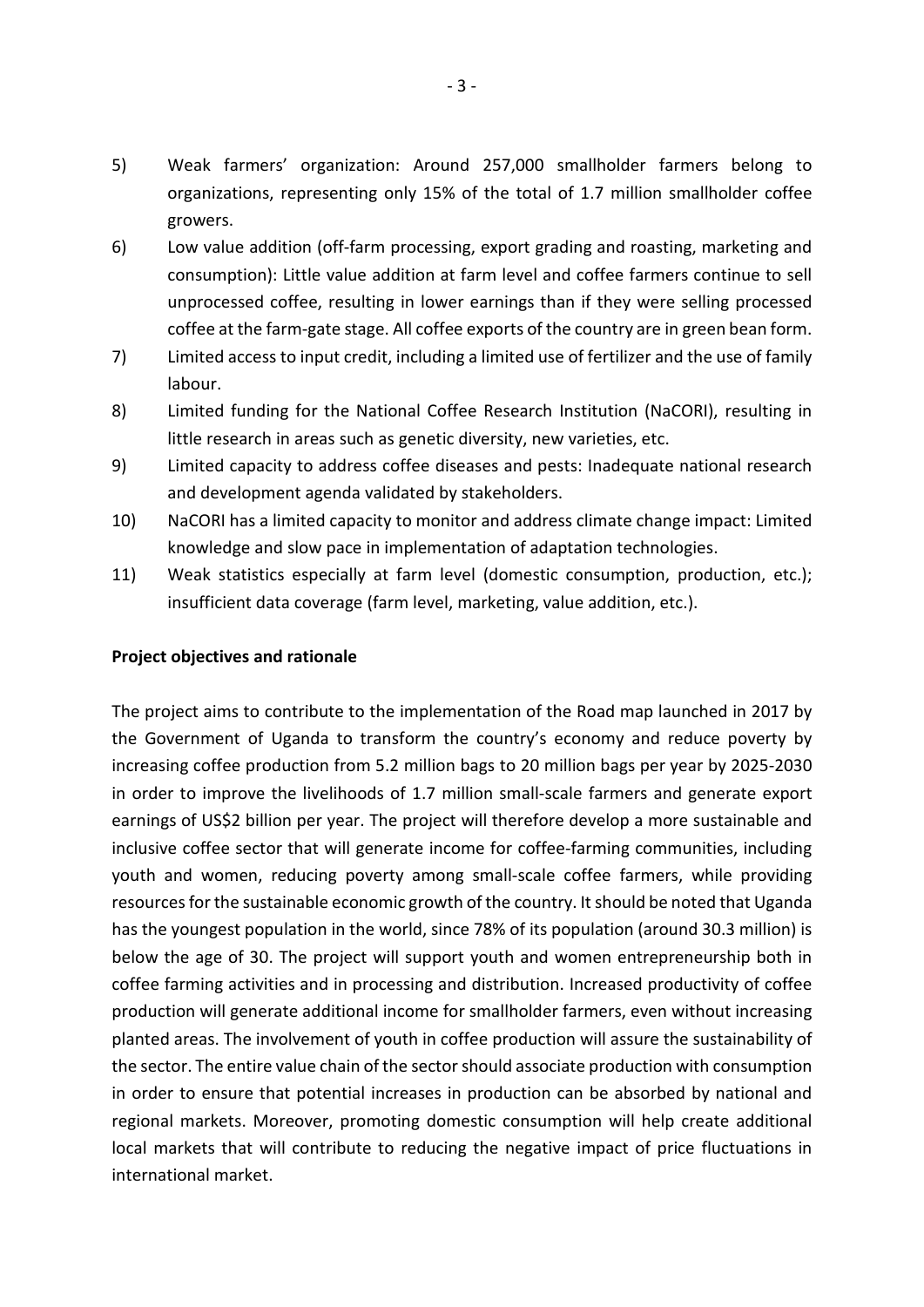### **Project components and activities**

# **Component 1: Building a sustainable coffee production system through transfer of technology and a capacity-building programme**

- 1. Creation and multiplication of high yield and pests and disease resistant varieties.
- 2. Capacity building for women and youth led farms creation and development of Small and Medium Enterprises (SMEs) in the coffee sector.
- 3. Strengthening of the capacity of existing cooperatives and creating additional organizations for small scales farmers.

### **Component 2: Climate change adaptation and environmentally responsible practices**

- 1. Establish weather monitoring and information system.
- 2. Strengthening the capacity of the NaCORI to develop and distribute new high yielding and drought, pest and disease resistant planting materials.
- 3. Promote sustainable land management practices.
- 4. Develop capacity to develop rain water harvesting technologies.

### **Component 3: Green coffee quality improvement and value addition**

- 1. Promote environmentally sound primary post-harvest processing at farm level.
- 2. Improve the quality of the Ugandan coffee through certification.
- 3. Strengthening the capacity of local roasters and baristas.

### **Component 4: Market development for coffee farmers**

- 1. Improve market access for farmers and their organizations(logistics, better platforms, and branding, etc.).
- 2. Identification of market opportunities.
- 3. Promote domestic consumption of coffee.
- 4. Build capacity of farmer organizations in market and competitive intelligence.
- 5. Compile a Coffee Farmers Register.

### **Component 5: Project management**

- 1. Project implementation units.
- 2. Project coordination by UCDA.
- 3. Project Monitoring and Evaluation (M&E) by the ICO.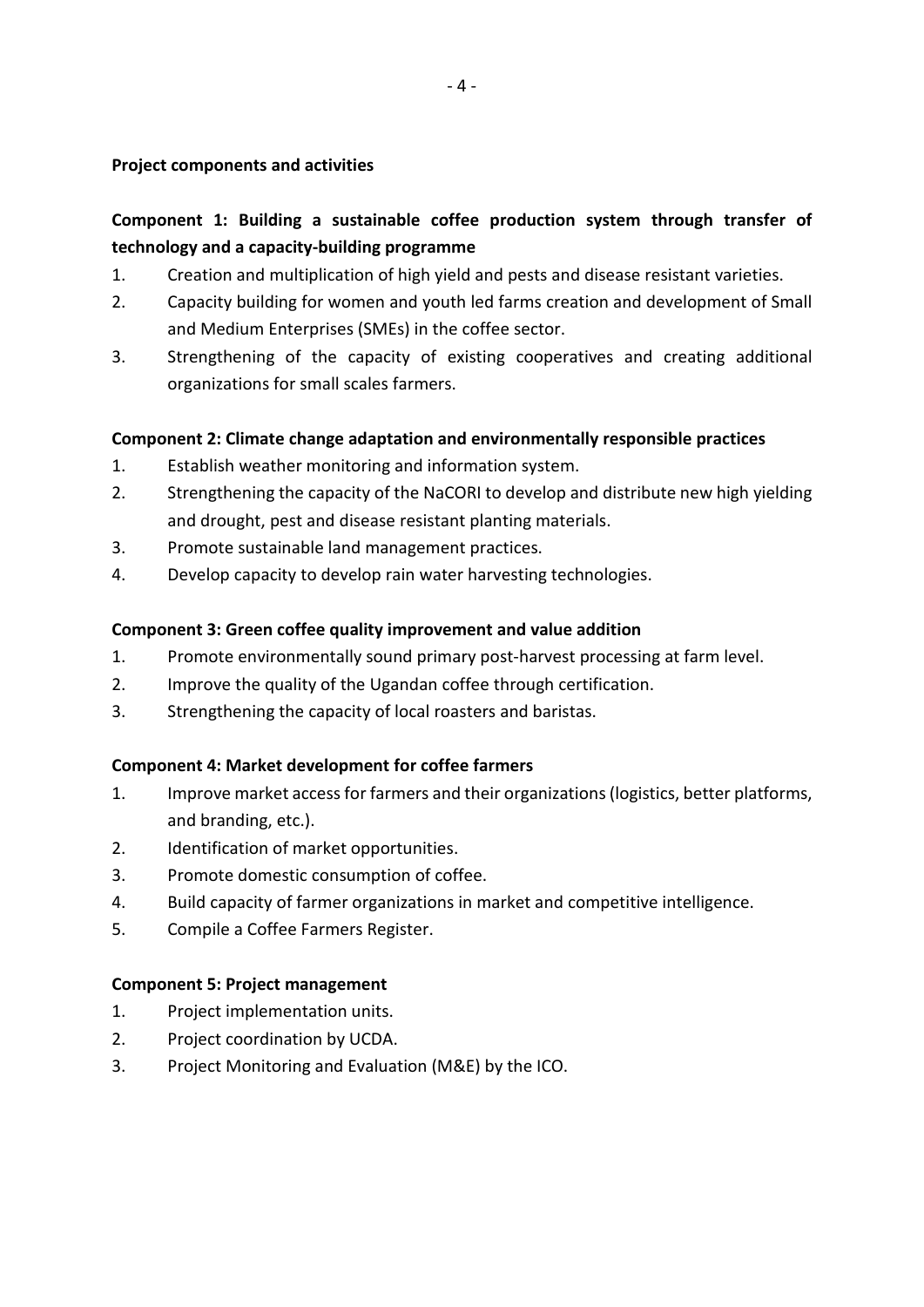|     |                                                                                                                      |                                        | <b>SOURCE OF FINANCING</b> |        |       |  |
|-----|----------------------------------------------------------------------------------------------------------------------|----------------------------------------|----------------------------|--------|-------|--|
|     | <b>Components</b>                                                                                                    | <b>Estimated cost</b><br>$(000 \cup S$ | Government                 | Grants | Loans |  |
|     | Building a sustainable coffee production system<br>through transfer of technology and capacity building<br>programme | 10,000                                 | 4,000                      | 6,000  |       |  |
| II. | Climate change adaptation and environmentally<br>responsible practices                                               | 4,000                                  |                            | 4,000  |       |  |
|     | III. Green coffee quality improvement and value addition                                                             | 6,000                                  |                            | 2,000  | 4.000 |  |
|     | IV. Market development for coffee farmers                                                                            | 3,000                                  | 500                        | 1,500  |       |  |
| v.  | Project management                                                                                                   | 1,000                                  | 200                        | 800    |       |  |
|     | <b>TOTAL PROJECT COSTS</b>                                                                                           | 24,000                                 | 4.700                      | 14.300 | 4.000 |  |

## **INITIAL PROJECT COSTS AND MODE OF FINANCING**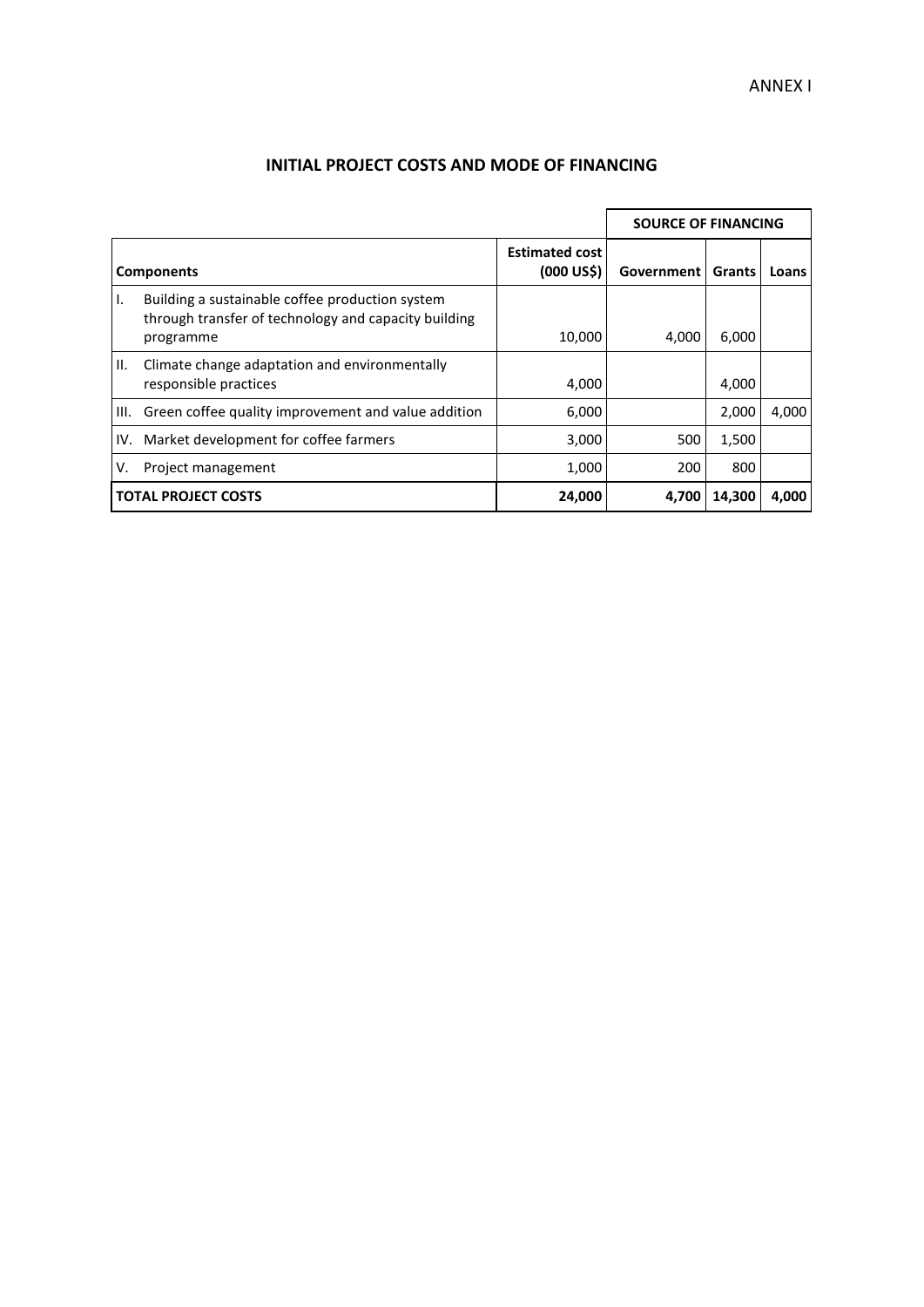### **LOGICAL FRAMEWORK MATRIX**

**Project title: Building a sustainable and inclusive coffee sector in Uganda**

|        |                          | <b>Indicators</b>                                                         | <b>Baseline</b>          | <b>Target</b>        |                      | <b>Mean of</b>                        | <b>Assumptions</b>                   |
|--------|--------------------------|---------------------------------------------------------------------------|--------------------------|----------------------|----------------------|---------------------------------------|--------------------------------------|
|        | <b>Result chain</b>      |                                                                           | 2016/2017                | 2025/26              | <b>Year 2030</b>     | verification                          |                                      |
| Impact | Increased coffee         | Increased farm productivity<br>$\bullet$                                  | Robusta:                 | Robusta:             | Robusta:             | <b>UCDA</b> statistics                | Enabling                             |
|        | productivity and         |                                                                           | 600 kg/ha                | 1,320kg/ha           | 4,000kg/ha           | ICO statistics                        | environment                          |
|        | production               |                                                                           | Arabica:                 |                      |                      |                                       |                                      |
|        |                          |                                                                           | 500 kg/ha                | Arabica:             | Arabica:             |                                       | Government                           |
|        |                          | Increased production level<br>$\bullet$                                   | Production:              | 1,600 kg/ha          | 3,000 kg/ha          |                                       | strong support                       |
|        |                          |                                                                           | 5.2 million bags         |                      |                      |                                       |                                      |
|        |                          |                                                                           |                          | Production:          | Production:          |                                       |                                      |
|        |                          |                                                                           |                          | 10 million bags      | 20 million bags      |                                       |                                      |
| Impact | Improved livelihoods of  | Reduction of poverty in rural<br>$\bullet$                                | Over 30% live            | Less than 20%        | Less than 10%        | IMF & World Bank                      | * Extension                          |
|        | small scale coffee       | communities (Reduced number                                               | below poverty            | Below poverty line   |                      | report                                | services provided                    |
|        | growers, including youth | of rural people as % of those                                             | line                     | of US\$1.90/day      |                      | <b>IFAD Rural poverty</b>             | to farmers                           |
|        | and women                | living in extreme poverty                                                 |                          |                      |                      | report                                |                                      |
|        |                          |                                                                           |                          |                      |                      |                                       | Farm gate price at                   |
|        |                          | Increased average household<br>$\bullet$<br>income of small-scale farmers | Average<br>income/ha for | Average<br>income/ha | Average<br>income/ha | <b>National statistics</b><br>by UBOS | current level of<br>2,400 UGX/kg for |
|        |                          |                                                                           | Kiboko                   | US\$768/year         | US\$1,536/year       | ICO statistics                        | Kiboko and 5,300                     |
|        |                          |                                                                           | (US\$383/year)           | (Kiboko level)       | (Kiboko level)       |                                       | UGX/kg for FAQ                       |
|        |                          |                                                                           |                          |                      |                      | <b>IFAD Rural poverty</b>             |                                      |
|        |                          |                                                                           |                          |                      |                      | report                                |                                      |
|        |                          |                                                                           | Average                  | Average              | Average              |                                       |                                      |
|        |                          |                                                                           | income/ha for            | income/ha for        | income/ha for        |                                       |                                      |
|        |                          |                                                                           | <b>FAQ</b>               | <b>FAQ</b>           | FAQ                  |                                       |                                      |
|        |                          |                                                                           | (US\$848/year)           | (US\$1,696/year)     | (US\$3,391/year)     |                                       |                                      |
|        |                          |                                                                           |                          |                      |                      |                                       |                                      |
|        |                          |                                                                           |                          |                      |                      |                                       |                                      |
|        |                          |                                                                           |                          |                      |                      |                                       |                                      |
|        |                          |                                                                           |                          |                      |                      |                                       |                                      |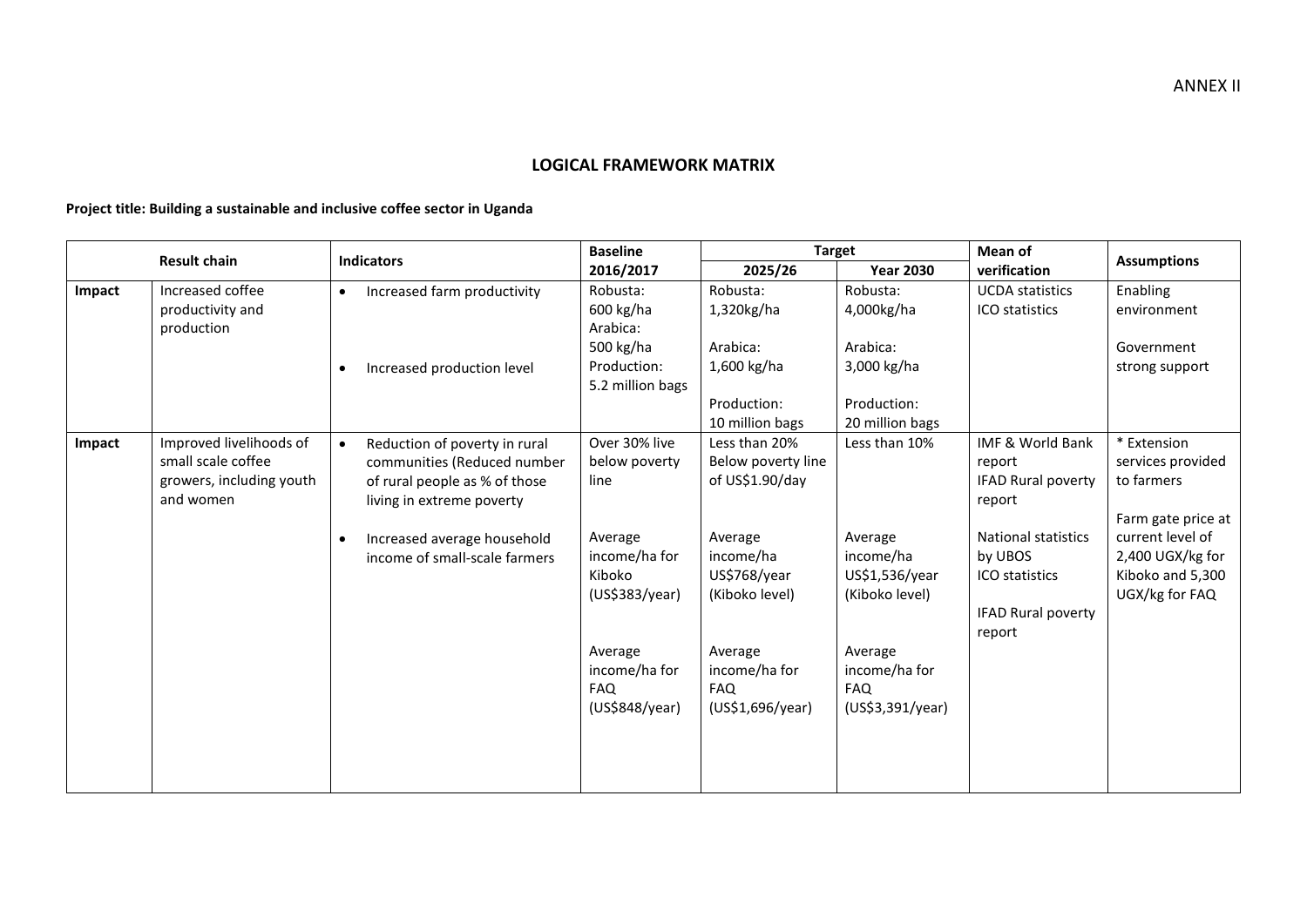|                 |                                                                                                                                  |                                                                                                                                                                                                                                                            | <b>Baseline</b>                                     |                                 | <b>Target</b>                    | Mean of                                                                     |                                                                                                                        |
|-----------------|----------------------------------------------------------------------------------------------------------------------------------|------------------------------------------------------------------------------------------------------------------------------------------------------------------------------------------------------------------------------------------------------------|-----------------------------------------------------|---------------------------------|----------------------------------|-----------------------------------------------------------------------------|------------------------------------------------------------------------------------------------------------------------|
|                 | <b>Result chain</b>                                                                                                              | <b>Indicators</b>                                                                                                                                                                                                                                          | 2016/2017                                           | 2025/26                         | <b>Year 2030</b>                 | verification                                                                | <b>Assumptions</b>                                                                                                     |
| Impact          | Increased contribution of<br>coffee to the economy                                                                               | Increased coffee exports<br>$\bullet$<br>volume (metric tonnes)<br>Increased coffee export value<br>$\bullet$<br>(billion USD)                                                                                                                             | 4.6 million bags<br>US\$544 million                 | 7 million bags<br>US\$1 billion | 16 million bags<br>US\$2 billion | ICO statistics<br><b>UCDA</b> reports<br><b>UBOS reports</b>                | Increased<br>investment in the<br>coffee value chain<br>will lead to                                                   |
|                 |                                                                                                                                  | Increased employment<br>$\bullet$<br>generated by coffee sector                                                                                                                                                                                            | 6% (2.5 million<br>people)                          | +30%                            | +50%                             | <b>National statistics</b><br>ICO statistics                                | increased<br>employment,<br>increased<br>production,<br>income and<br>exports and<br>greater<br>contribution to<br>GDP |
| Impact          | Improved role and<br>participation of women<br>and youth in the coffee<br>value chain                                            | Reduced average age of coffee<br>$\bullet$<br>growers<br>Increased women and youth<br>participation in the<br>management of decision making<br>of coffee farmer organizations<br>Increased number of youth and<br>$\bullet$<br>women in coffee value chain | 60 years<br>17%<br>10%                              | 50 years<br>40%<br>20%          | 40 years<br>70%<br>30%           | ICO statistics,<br>national statistics<br>Research<br>Monitoring<br>Reports | Youth would be<br>attracted to the<br>sector due to<br>increased use of<br>technology,<br>productivity and<br>income   |
| <b>Outcomes</b> | Increased value addition<br>by coffee sector                                                                                     | Increased share of roasted &<br>$\bullet$<br>soluble coffee exports<br>Increased volume of domestic<br>$\bullet$<br>consumption (metric tonnes)                                                                                                            | 0%<br>250,000 bags<br>(4.5% of total<br>production) | 5%<br>10%<br>1 million bags     | 10%<br>20%<br>4 million bags     | <b>National statistics</b><br>ICO statistics<br>ICO Statistics,             | African<br>Agribusiness will<br>be willing to<br>invest in the<br>coffee value<br>addition                             |
| <b>OUTPUTS</b>  | Component 1: Building a<br>sustainable coffee<br>production system<br>through transfer of<br>technology and capacity<br>building | Mass production of high and<br>$\bullet$<br>resistant genetic materials<br>Old coffee farms rehabilitated<br>$\bullet$                                                                                                                                     | 0                                                   |                                 |                                  |                                                                             |                                                                                                                        |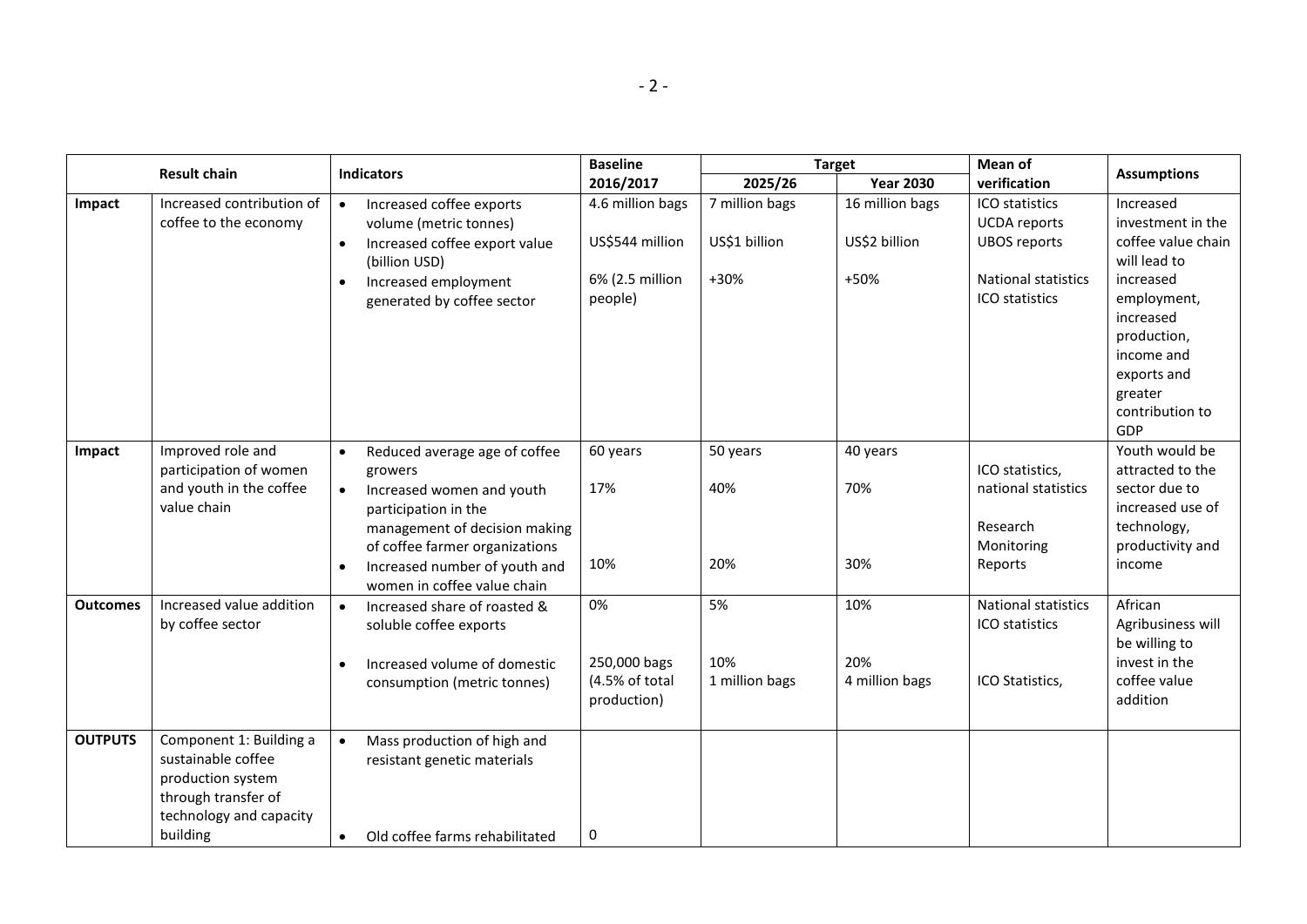| <b>Result chain</b>                                                                                                                                                                                                                                                                                      | <b>Indicators</b>                                                                                                                                                                                   | <b>Baseline</b>                                                                                               | <b>Target</b>                                                                                                                        |                                                                                                                                                 | Mean of                                                    | <b>Assumptions</b>                                                                                                                                     |
|----------------------------------------------------------------------------------------------------------------------------------------------------------------------------------------------------------------------------------------------------------------------------------------------------------|-----------------------------------------------------------------------------------------------------------------------------------------------------------------------------------------------------|---------------------------------------------------------------------------------------------------------------|--------------------------------------------------------------------------------------------------------------------------------------|-------------------------------------------------------------------------------------------------------------------------------------------------|------------------------------------------------------------|--------------------------------------------------------------------------------------------------------------------------------------------------------|
|                                                                                                                                                                                                                                                                                                          |                                                                                                                                                                                                     | 2016/2017                                                                                                     | 2025/26                                                                                                                              | <b>Year 2030</b>                                                                                                                                | verification                                               |                                                                                                                                                        |
| Output 1: Creation and<br>multiplication of high<br>yields, pests and diseases<br>resistant varieties                                                                                                                                                                                                    | Increased number of modern<br>coffee farms owned by women<br>and youth                                                                                                                              |                                                                                                               | 40 million<br>seedlings                                                                                                              | 80 million<br>seedlings                                                                                                                         | <b>Statistics UCDA &amp;</b><br>Ministry of<br>Agriculture | Compensation                                                                                                                                           |
| Output 2: Capacity<br>building for women and<br>youth led farms creation<br>and development of<br>small and Medium<br>Enterprises in the coffee<br>sector<br>Output 3: Strengthening<br>the capacity of existing<br>cooperatives and<br>creating additional<br>organizations for small<br>scales farmers | Increased number of<br>$\bullet$<br>commercial farmers<br>Increased number of small<br>$\bullet$<br>scales farmers' organizations                                                                   | 0<br>1% of women<br>0% of youth<br>$\mathbf 0$<br>15% of small<br>scales farmers<br>belong to<br>cooperatives | 50% rehabilitated<br>farms<br>Women farm<br>ownership<br>Increased by 10%<br>Youth ownership<br>increased by 10%<br>Increased to 40% | 100% farms<br>rehabilitated<br>Women farms<br>ownership<br>increased by 20%<br>Youth farms<br>ownership<br>increased by 20%<br>Increased to 90% |                                                            | package for crop<br>losses accepted<br>by farmers<br>Land ownership<br>laws facilitate<br>women and youth<br>access to lands                           |
| Component 2: Climate<br>change adaptation and<br>environmentally<br>responsible practices<br>Output 2.1: Establish<br>weather monitoring and<br>information system                                                                                                                                       | Reduced farmers' vulnerability<br>to climate change<br>Improved weather information<br>$\bullet$<br>and monitoring system<br>Number of farmers having<br>$\bullet$<br>access to weather information | 100% of small<br>scales farmers<br>are vulnerable<br>to climate<br>change<br>No system                        | 40% of coffee<br>farms covered by<br>the system                                                                                      | 100% coffee<br>production zones<br>covered                                                                                                      |                                                            | Farmers will<br>understand the<br>effect of climate<br>change and adopt<br>new climate<br>smart<br>technologies<br>Farmers will be<br>willing to adopt |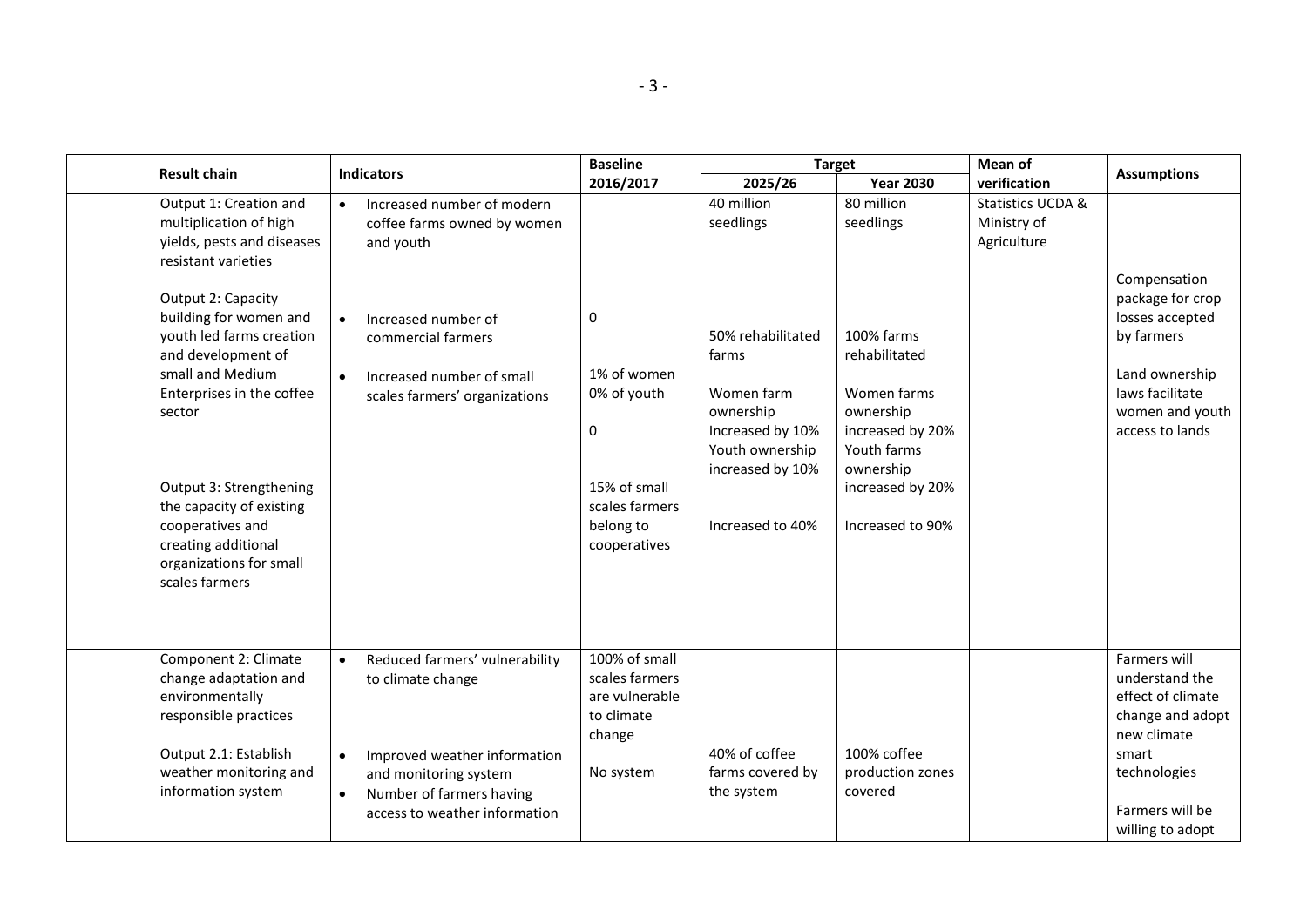|                                                                                                                                                                       |                                                                                                         | <b>Baseline</b>                        |                                                                    | <b>Target</b>                                                      | Mean of      |                                                                                                          |
|-----------------------------------------------------------------------------------------------------------------------------------------------------------------------|---------------------------------------------------------------------------------------------------------|----------------------------------------|--------------------------------------------------------------------|--------------------------------------------------------------------|--------------|----------------------------------------------------------------------------------------------------------|
| <b>Result chain</b>                                                                                                                                                   | <b>Indicators</b>                                                                                       | 2016/2017                              | 2025/26                                                            | <b>Year 2030</b>                                                   | verification | <b>Assumptions</b>                                                                                       |
| Output 2.2: Strengthening<br>the capacity of NaCORI to<br>develop and distribute<br>new yielding and drought,<br>pests and disease<br>resistant planting<br>materials | New climate change resilient<br>$\bullet$<br>planting materials developed<br>and distributed to farmers | 0                                      | 20% of farms<br>planted with new<br>climate resilient<br>materials | 60% of farms<br>planted with new<br>climate resilient<br>materials |              | new planting<br>materials<br>Farmers will be<br>willing to adopt<br>appropriate ago-<br>forestry systems |
| Output 2.3: Supporting<br>the development of<br>irrigation infrastructure                                                                                             | Coffee farms irrigation<br>$\bullet$<br>infrastructure developed                                        | 1% of coffee<br>farms are<br>irrigated | 20% of farms<br>irrigated                                          | 40% of farms<br>irrigated                                          |              |                                                                                                          |
| Output: 2.4 Promote<br>sustainable land<br>management practices                                                                                                       | Number of farmers trained in<br>$\bullet$<br>sustainable land management<br>practices                   |                                        |                                                                    |                                                                    |              |                                                                                                          |
| Component 3: Green<br>coffee quality<br>improvement and value<br>addition creation                                                                                    | Improved coffee value chain<br>$\bullet$<br>Improved green coffee quality<br>$\bullet$<br>at farm level | 5%                                     | 20%                                                                | 40%                                                                |              |                                                                                                          |
| Output 3.1: Promoting<br>environmentally sound<br>primary post-harvest<br>processing at farm level                                                                    | $\bullet$<br>Increased number of coffee<br>washing stations<br>Transfer of technologies<br>$\bullet$    | 2% of total<br>exports                 | 10%                                                                | 50%                                                                |              |                                                                                                          |
| Output 3.2: Improve the<br>quality of the Ugandan<br>coffee through<br>certification                                                                                  | Increase of certified Ugandan<br>$\bullet$<br>coffee                                                    | 1%                                     | 5%                                                                 | 20%                                                                |              |                                                                                                          |
| Output 3.3:<br>Strengthening the<br>capacity of local roasters<br>and baristas                                                                                        | Increased share of processed<br>$\bullet$<br>coffee in total exports                                    |                                        |                                                                    |                                                                    |              |                                                                                                          |